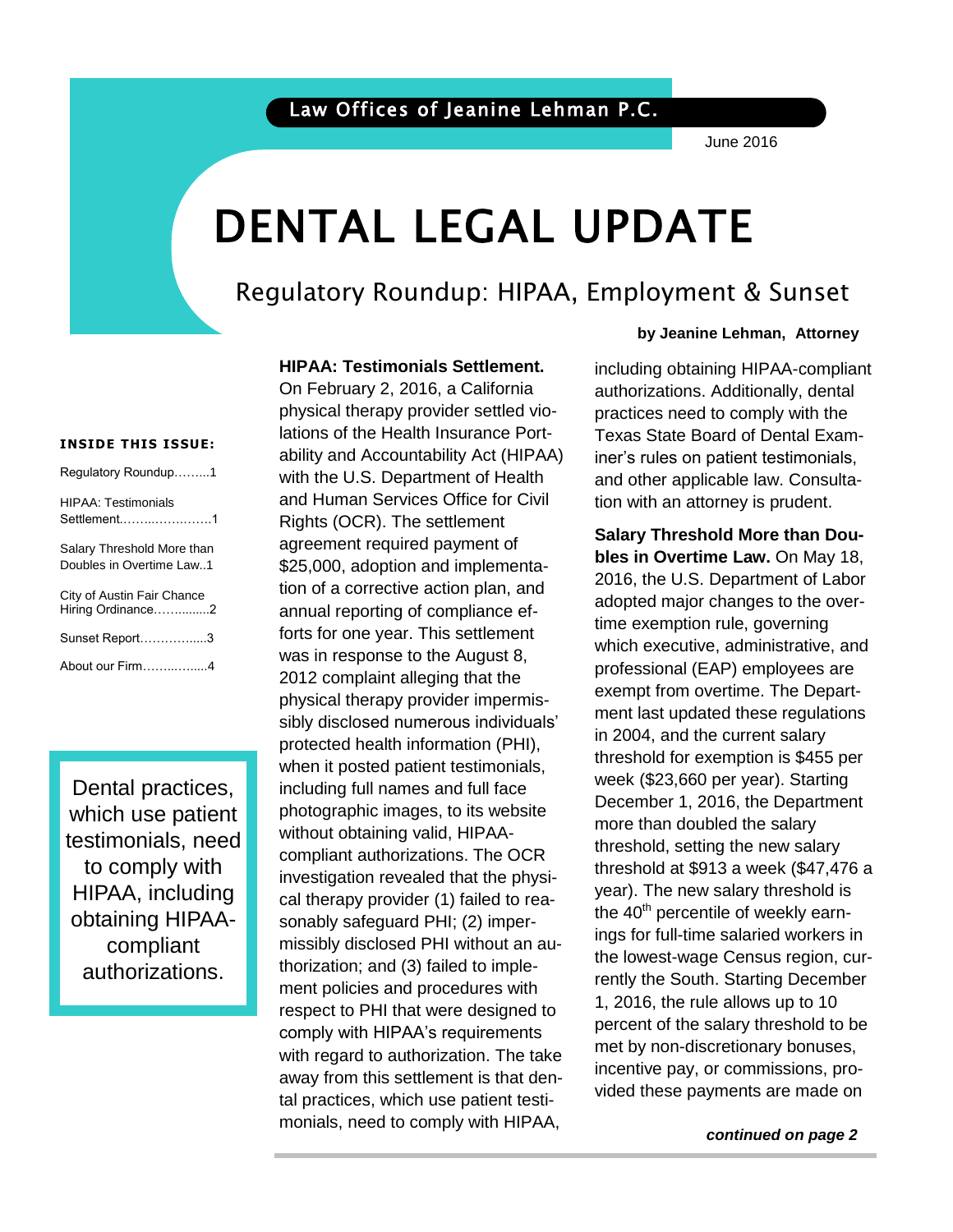## page 2 DENTAL LEGAL UPDATE

#### **Speaking Requests**

For **Jeanine Lehman** and her colleagues to speak to professional and business groups on legal and practice management topics, please contact Jeanine Lehman at **(512) 918-3435** or [jeanine@jeanine.com](mailto:jeanine@jeanine.com)



#### **Website Favorites**

Law Offices of Jeanine Lehman P.C. [www.jeanine.com](http://www.jeanine.com/)

Capital Area Dental Society [www.capitalareadental.org](http://www.capitalareadental.org/)

Texas State Board of Dental **Examiners** [www.tsbde.state.tx.us](http://www.tsbde.state.tx.us/)

Texas Dental Association [www.tda.org](http://www.tda.org/)

> Texas Academy of General Dentistry [www.tagd.org](http://www.tagd.org/)

#### American Dental Association [www.ada.org](http://www.ada.org/)

Texas Sunset Advisory Commission [www.sunset.texas.gov](http://www.sunset.texas.gov/)

American Society of Dentist Anesthesiologists [www.asdahq.org](http://www.asdahq.org/)

#### **Overtime Law** *(cont.) --*

at least a quarterly basis.

For an employer to use an EAP overtime exemption, all elements of the applicable exemption must be satisfied. These include paying the employee on the "salary basis", with a guaranteed salary of at least the salary threshold, and also satisfying the duties requirement, including applicable supervisory responsibilities, for the applicable exemption. If the overtime exemption is not available, the employee must be paid overtime at 1.5 times the employee's regular rate for all time worked over 40 hours in a work week. In response to this new rule, it is anticipated that employers will:

- Pay time-and-a-half for overtime work
- Raise workers' salaries to or above the new threshold
- Limit workers' hours to 40 per work week
- Reallocate earnings, in advance, between regular wages and overtime to keep overall pay largely the same, while also complying with the minimum wage laws
- Use some combination of the above

The Department's rule automatically updates the salary threshold every three years, beginning January 1, 2020. Each update will raise the salary threshold to the 40th percentile of full-time salaried workers in the lowest-wage Census region, estimated to be \$51,168 in 2020.

If an employer fails to pay required overtime, the employer is subject to substantial penalties. Dental practices should review and revise their payroll policies and wage & employment agreements, in consultation with their attorneys to comply with this new law. For more information on the overtime final rule, see: **[www.dol.gov/overtime](http://www.dol.gov/overtime)**

#### **City of Austin Fair Chance Hiring**

**Ordinance.** On March 24, 2016, the Austin City Council passed the "Fair Chance Hiring" ordinance, which took effect on April 4, 2016. The purpose of the ordinance is to give a fair chance to job applicants and current employees seeking promotion, who have a criminal history that is not relevant to the job. This type of law is colloquially known as "Ban the Box", i.e. banning the criminal record box on employment applications. The Austin ordinance applies to private employers, including dental practices, staffing agencies, and others, who employ at least 15 individuals, whose primary work location is in the City of Austin. An employer may not solicit or otherwise inquire about criminal history in a job application. Also, prior to making a conditional employment offer, an employer may not solicit criminal history information about an individual or consider the individual's criminal history. A conditional employment offer is conditioned on the employer's evaluation of the individual's criminal history. An employer may not take adverse action against an individual because of the individual's criminal history, unless the employer has determined that the individual is unsuitable for the job based on an individualized assessment conducted by the em-

 *continued on page 3*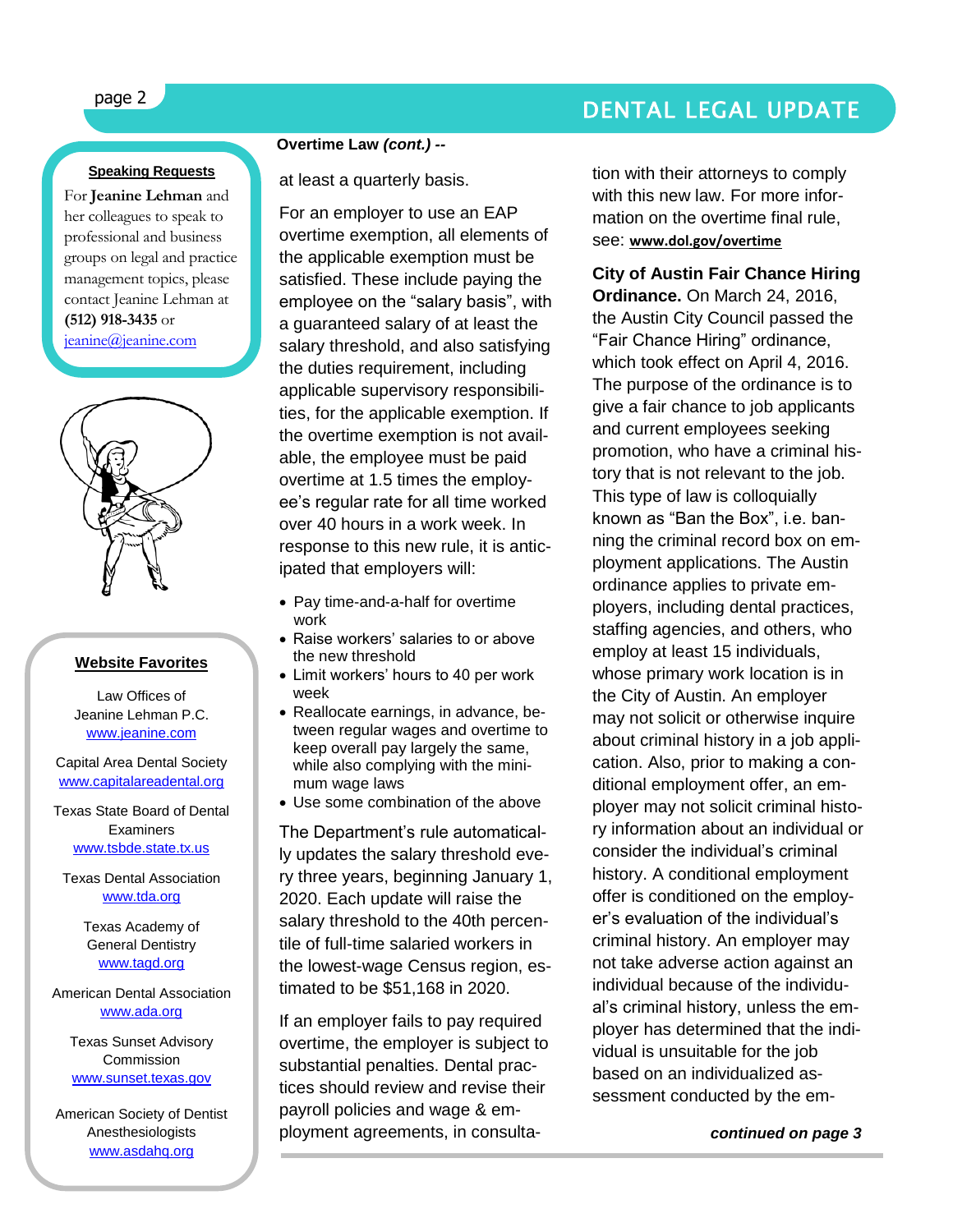### DENTAL LEGAL UPDATE **page 3**

#### **Austin Fair Chance Hiring Ordinance** *(cont.) --*

ployer. Adverse action includes refusing to hire or promote or revoking an offer of employment or promotion. If the employer takes adverse action against an individual based on the individual's criminal history, the employer must notify the individual in writing that the adverse action was based on the criminal history. Penalties for violation are up to \$500 per violation and employers are subject to subpoena. Dental practices, which are covered by the ordinance, need to review and revise their job applications and recruiting policies and procedures to comply with Ordinance No. 20160324-019. Given the risks and the complexity of the ordinance, it is prudent for them to consult with an attorney. For the ordinance, see:

#### **[www.ci.austin.tx.us/edims/document.cfm?id=251](http://www.ci.austin.tx.us/edims/document.cfm?id=251818) [818](http://www.ci.austin.tx.us/edims/document.cfm?id=251818)**

**Sunset Report.** In April 2016, the Staff Report of the Texas Sunset Advisory Commission on the Texas State Board of Dental Examiners (Board) was published, addressing five issues.

**Issue 1: The Unusually Large Dental Board Inappropriately Focuses on Issues Unrelated to Its Public Safety Mission.** Due to expert reviewers reviewing technical complaint issues beginning in 2013, the Staff noted a reduced workload for dentist Board members. The Staff stated that the Board, at the behest of dentist members, pursued significant rule changes more related to business practices than demonstrated public safety problems, despite widespread concern by stakeholders and others and a lack of broad consensus. Cited examples of such rulemaking activity were dental office ownership arrangements and specialty advertising. The Staff recommended reducing the size of the Board from 15 to 9 members, to consist of four dentists, two dental hygienists, and three public members. This change would result in the dentist Board members no longer being the majority of the Board. The Staff also

recommended allowing the Dental Hygiene Ad-Advisory Committee and the Dental Laboratory Certification Council to expire, and be replaced by stakeholder input. Decreasing the Board by six members will result in about \$13,000 per year of savings for travel costs.

**Issue 2: Deregulate Dental Assistants.** The Board's regulation of dental assistants expanded over the past 25 years to four separate certificate programs for commonly delegated tasks, though assistants can legally perform some work without holding any certificate. In fiscal year 2015, the Board issued 50,469 dental assistant certificates – more than all other Board issued credentials combined. The Staff stated State regulation of dental assistants is not needed to protect public safety, noting dental assistants can only work under the delegated authority of the dentist, who remains responsible for patient care and safety. The Staff noted because dental assistants can only perform reversible tasks, they have very low volume of meaningful complaint and enforcement activity, little, if any, of which relates to standard of care. The Staff stated that national credentialing and private market forces can provide any training or oversight of dental assis-

#### *continued on page 4*

**Jeanine Lehman** is an Austin, Texas health law attorney who practices dental, health, employment, real estate, and business law.

### **Past issues of the Dental Legal Update are available at [www.jeanine.com](http://www.jeanine.com/)**

The information in this newsletter is not a substitute for legal advice. The information is general in nature and should not be relied upon as legal advice generally, nor is it applicable to any particular situation. For legal advice in a particular situation, the reader is advised to retain an attorney. For reprints, call **(512)**  918-3435 or email [jeanine@jeanine.com.](mailto:jeanine@jeanine.com) © 2016 Jeanine Lehman.